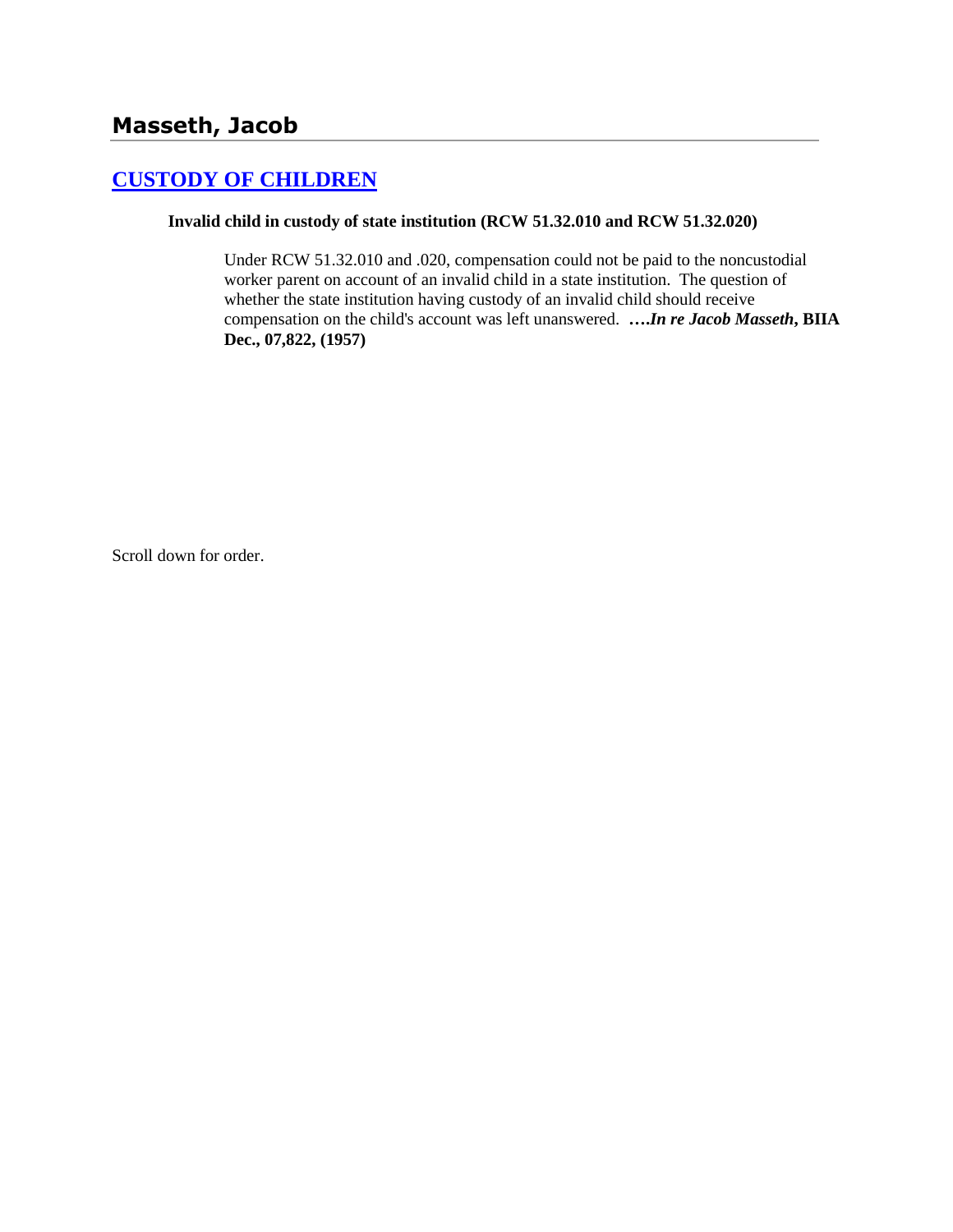### **BEFORE THE BOARD OF INDUSTRIAL INSURANCE APPEALS STATE OF WASHINGTON**

**)**

**IN RE: JACOB MASSETH ) DOCKET NO. 7822**

**CLAIM NO. C-28924 ) DECISION AND ORDER**

APPEARANCES:

Claimant, Jacob Masseth, by Walthew, Warner & Keefe, per Thomas Keefe and Charles F. Warner

Employer, Matheny & Bacon, None

Department of Labor and Industries, by The Attorney General, per Arthur S. W. Chantry and William J. Van Natter, Assistants

Appeal filed by the claimant, Jacob Masseth, on September 6, 1956, from an order of the supervisor of industrial insurance dated July 25, 2956, placing the claimant on the pension rolls of the department of labor and industries, but deducting from the claimant's pension reserve the amounts of \$865.30 (an alleged overpayment of time-loss compensation) and \$2,443.00 (representing a permanent partial disability award paid to the claimant in 1955 on this claim) and designating the claimant as an injured workman with a wife and two dependent children for the purpose of fixing the amount of the claimant's monthly pension payments. **MODIFIED AND REMANDED**.

The claimant, Jacob Masseth, by order of the supervisor of industrial insurance dated August 24, 1955, was granted a permanent partial disability award as follows: 10% of the amputation value of the left arm so near the shoulder that an artificial arm cannot be worn, 25% of the amputation value of the left leg below the knee and 20% of the maximum allowable for unspecified disabilities. That order was appealed to the board of industrial insurance appeals and subsequently, on May 31, 1956, this board reversed the decision of the supervisor and directed that claimant be classified as permanently and totally disabled and placed upon the pension rolls of the department effective the date time-loss compensation was last terminated.

By order dated July 12, 1956, the supervisor reopened this claim, placed claimant on the pension rolls, and directed that the sum of \$2,443.00 theretofore paid as permanent partial disability be applied against the pension reserve and that the claimant's monthly pension payments be

1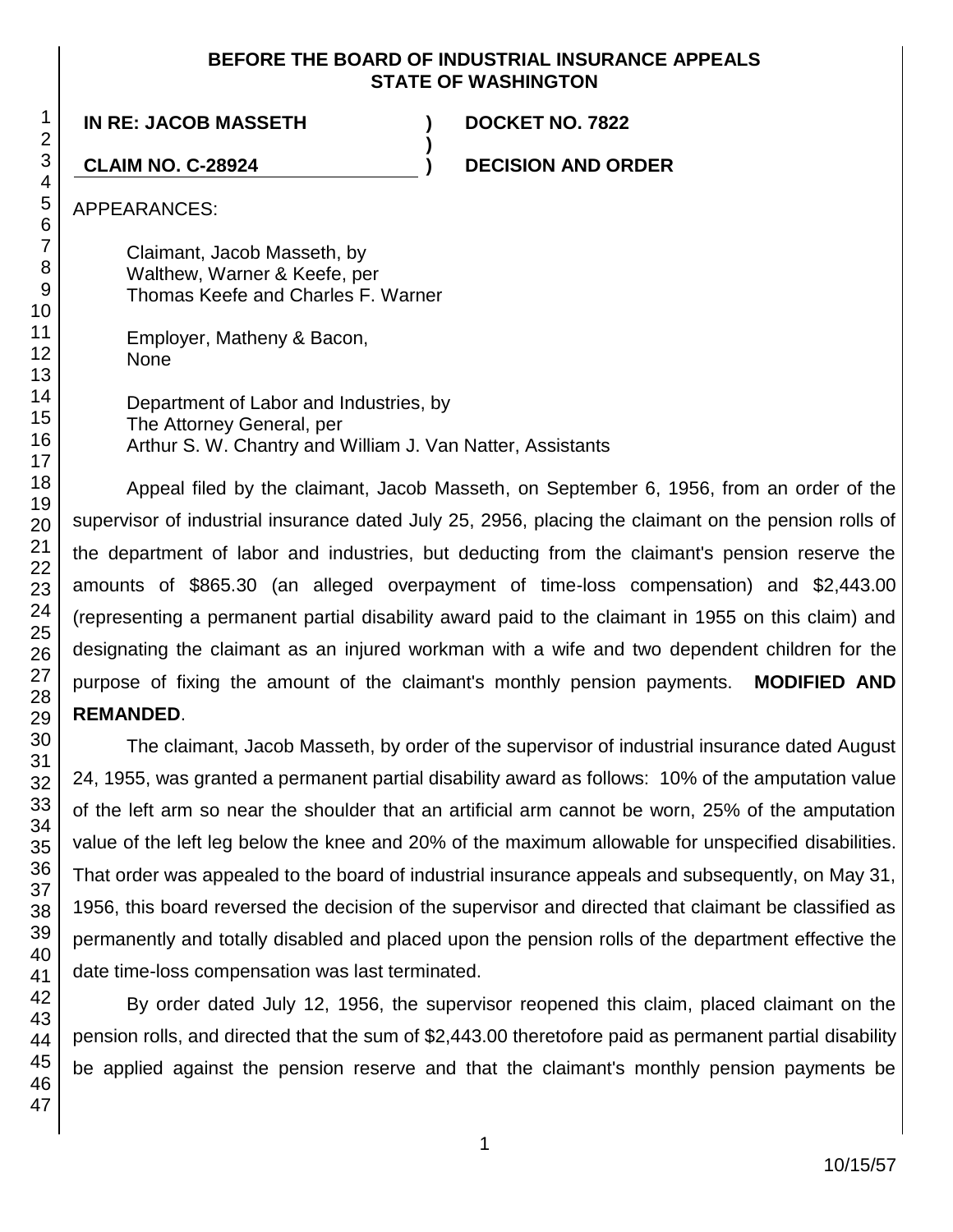reduced accordingly. Thereafter, the order here appealed from was entered by the supervisor on July 25, 1956, superseding the prior order dated July 12, 1956, and providing as follows:

> "**IT IS ORDERED** that this claim be ordered reopened effective July 23rd 1955, that the claimant be adjudged permanently and totally disabled and that he be placed on the pension rolls effective that date and

> "**IT IS FURTHER ORDERED** that since three of the claimant's children to-wit Jeanette Hazel, Jean Katherine, and Julia are inmates of the Rainier State School and he was not entitled to compensation on their account under the provisions of Section 51.32.020, RCW that there has been an overpayment on account of these children amounting to \$865.30 and this amount should be charged against the pension reserve and the monthly pension reserve and the monthly pension reduced accordingly and

> "**IT IS FURTHER ORDERED** that the \$2,443.00 paid as permanent partial disability in August of 1955 be applied against the pension reserve and the monthly pension reduced accordingly."

In his notice of appeal from the above-quoted order filed on September 6, 1956, the claimant, in substance, alleged that the supervisor was in error in (1) establishing the amount of his monthly pension payments on the basis of two minor children, rather than five, and (2) deducting the alleged overpayment of time-loss compensation from the pension reserve because the claimant's right to such payment "is res judicata, no appeal having been taken from the time loss orders entered" and the deduction was improper "on the merits" because the reason assigned for the deduction was not "a legally sufficient reason under the workmen's compensation act."

There is no dispute as to the material facts in this case. Three minor children of the claimant (Jeanette, Julia and Jeanne) were found to be mentally deficient, requiring "custodial care, education and protection" and were ordered confined in the Rainier State School at Buckley, Washington, by three orders of the Superior Court for King County, all dated February 23, 1949. For reasons which do not appear in the record, Julia and Jeanne were not confined until March 10, 1953. The date of Jeanette's confinement does not clearly appear in the record, but when asked if it were not a fact that she was confined on September 18, 1952, the claimant admitted that "Jeanette went a little earlier, but I don't know the date."

In filling out his report of accident on January 31, 1953, the claimant listed the names of five children, including Jeanette, Julia and Jeanne under the heading in the form labeled: "GIVE NAMES AND BIRTH DATES OF YOUR CHILDREN UNDER 18 SUPPORTED BY YOU." It was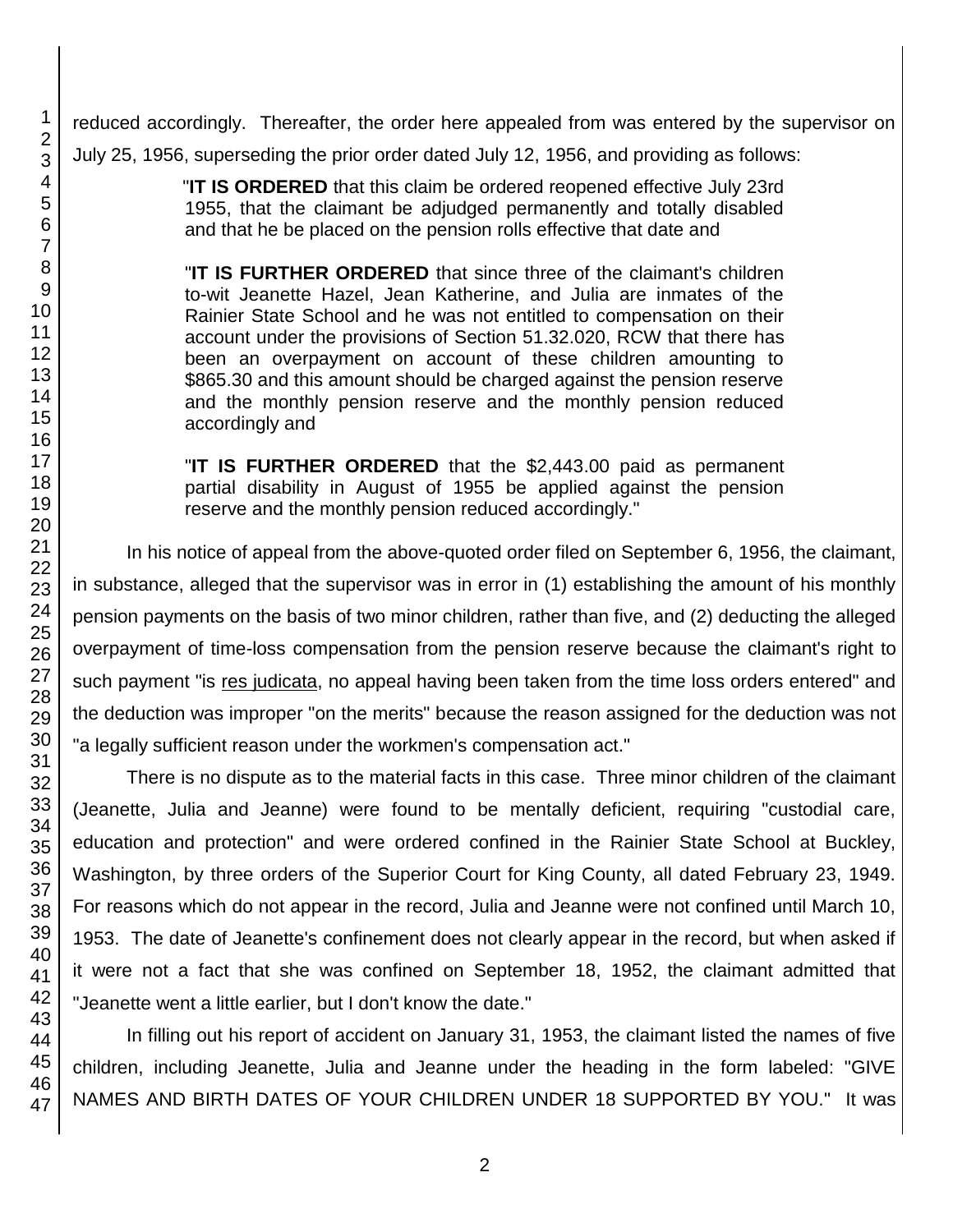stipulated by the parties that claimant was paid time loss compensation commencing three days after his accident to July 22, 1955, on the basis of a workman with a wife and five children and that these payments were made pursuant to written orders issued monthly "which were appealable orders and that no appeal was filed by any party from these orders granting time loss."

The department's order from which this appeal was taken purports to be based on R.C.W. 51.32.020, the pertinent portion of which provides that:

"An invalid child, while being supported and cared for in a state institution shall not receive compensation under this chapter." The above-quoted portion of R.C.W. 51.32.020 was taken from Sec. 4 (c) Chapter 310, Laws of 1927. The first paragraph of that sub-section specifies the payments to be made to the widow,

invalid widower and children of a workman who dies while totally, permanently disabled as a result of an injury and the second paragraph provides that:

> "An invalid child while being supported and cared for in a state institution shall not receive compensation under this act. If any injured workman, or the surviving spouse of an injured workman, shall not have the custody of a minor child for, or on account of, whom payments are required to be made under this section, such payment or payments shall be made to the person having lawful custody of such minor child." (Emphasis added)

Section 4 (b) of the same act provides for total permanent disability, or pension payments and Section 4 (d) for total temporary disability, or time-loss compensation, on the basis, among others, of the number of a workman's children.

In the board's opinion, the first sentence of paragraph two of Section 4 (c), Chapter 310, Laws of 1927, codified under R.C.W. 51.32.020, applies only to payments required to be made under the act to children of a deceased workman and is not applicable to pension or time-loss compensation payments made to a workman "on account of" minor children. The board is further of the opinion that the second sentence of the same paragraph, now codified under R.C.W. 51.32.010, is definitely applicable to pension or time-loss compensation payments made to a workman "on account of" minor children and precludes such payments to the workman unless he has the custody of such minor children.

Under the provisions of R.C.W. 72.32.030 the superintendent of Rainier State School is granted ". . .charge, management, and control. . ." of inmates committed to the school. Further, under R.C.W. 72.32.020 that institution is charged with the care, training and employment of

1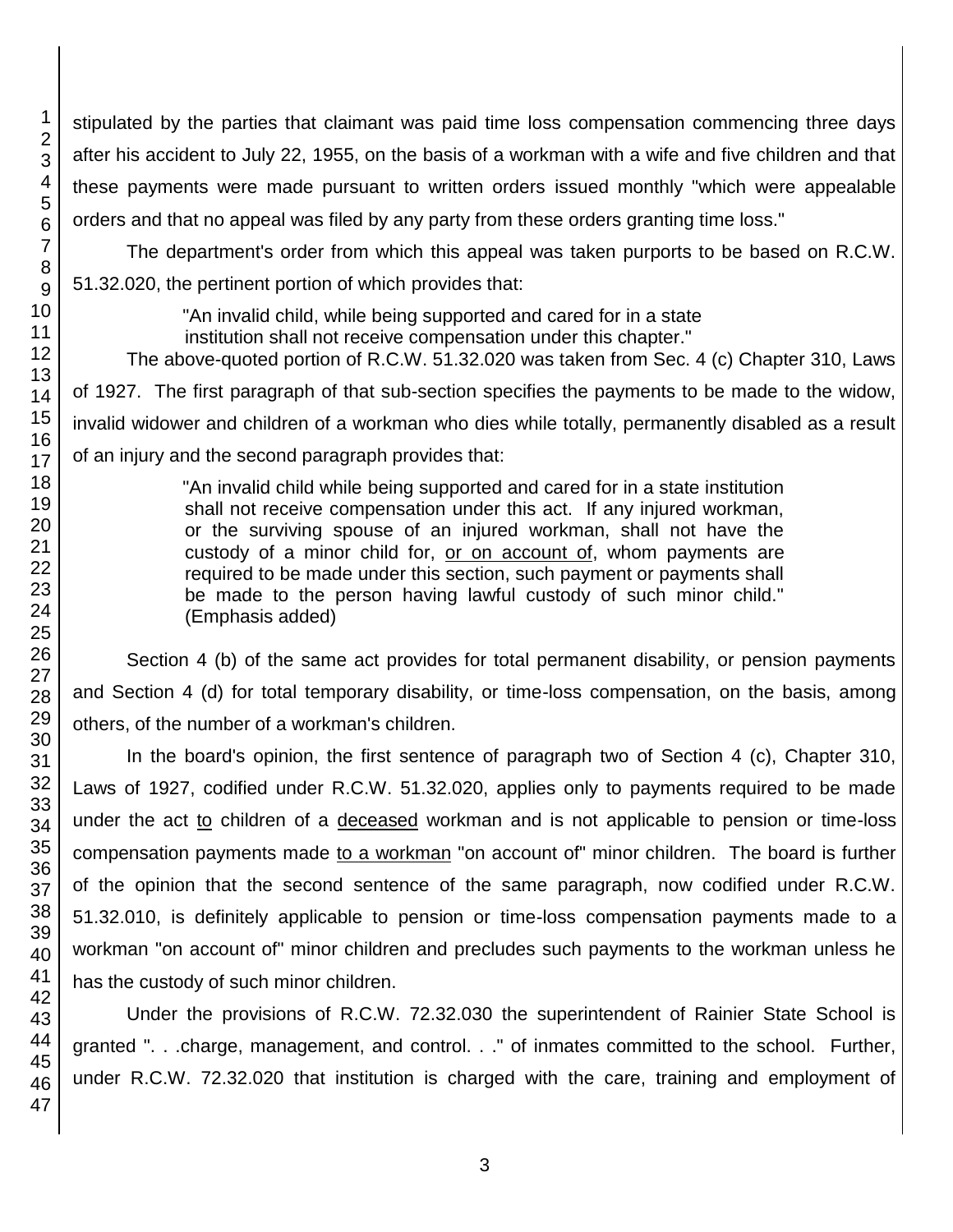persons so committed. It is noted that the statute pertaining to the operation and control of the school does not employ the term "custody." However, it is clear from the nature of the commitment to the institution and the fact that the children are resident at the school at all times, that the superintendent in fact has all the incidences of physical control over the children and, therefore, their custody. The word custody in its normal use is defined as follows:

> "1. A keeping or guarding; care, watch, inspection, for keeping, preservation or security.

> "2. Judicial or penal safekeeping; control of a thing or person with such actual or constructive possession as fulfills the purpose of the law or the duty requiring it." (Webster's New International Dictionary 2nd Edition, Unabridged (1951)).

Although there is provision for visitation away from the school, in accordance with that institution's regulations, this would not constitute a transfer of custody from the superintendent at such times in the event such visitation rights were exercised. Further, the 1957 legislature in effecting changes pertaining to the Rainier School specifically provided that the superintendent shall have "custody" of the residents of the school; and defined the term custody as "the right of immediate physical attendance, retention and supervision." (Ch. 102, Secs. 2 and 4, Laws of 1957). It does not appear that the new legislation effects any change in the handling of inmates of that institution, and, therefore, can only be characterized as to declaratory of an existing status.

The question of whether or not the department is required, under the provisions of R.C.W. 51.32.010, to make payments "for, or on account of" the three minor children in question to the Rainier State School is not before the board on this appeal, but it is clear that the department is precluded under that statute from making such payments to the claimant while he does not have the custody of such children.

The next question to be considered is whether or not the department had the legal right to deduct the amount of time-loss compensation paid to the claimant "for, or on account" of the three minor children in question from his pension reserve and reduce his pension payments accordingly.

It is the well settled law of this state that an order or judgment of the department becomes a complete and final adjudication binding on all parties unless set aside on appeal (or modified or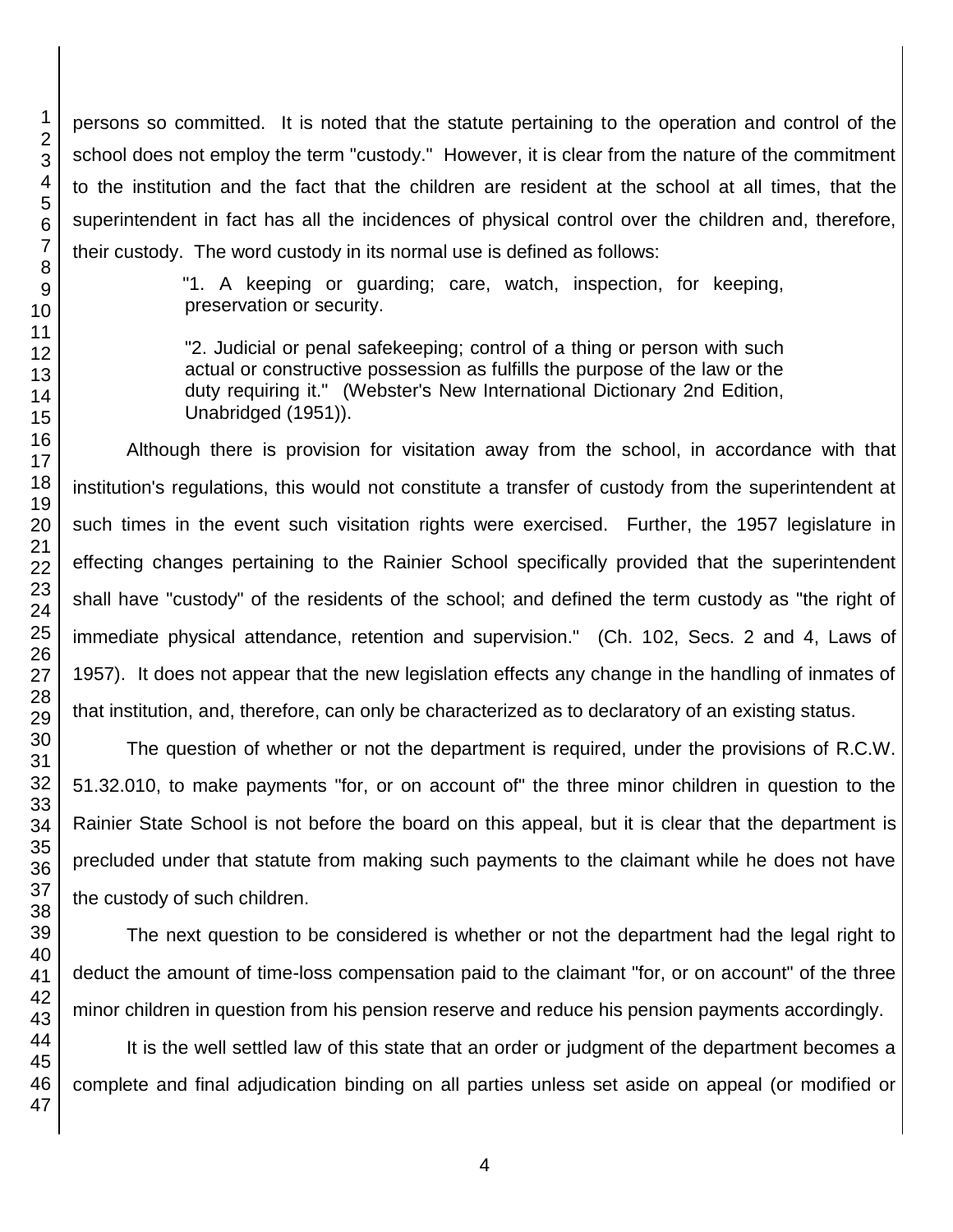vacated during the time limited for appeal under R.C.W. 51.52.060) or "unless fraud, or something of like nature, which equity recognizes as sufficient to vacate a judgment has intervened." Abraham v. Department of Labor and Industries, 178 Wash. 160; Luton v. Department of Labor and Industries, 183 Wash. 105; LeBire v. Department of Labor and Industries, 14 Wn. (2d) 407; Brakus v. Department of Labor and Industries, 48 Wn. (2d 218. Further, in the case of Farley v. Davis, 10 Wn. (2d) 62, our supreme court held that fraud sufficient to vacate a judgment or decree must be "extrinsic or collateral to the issues tried in the proceedings which are attacked, or, as sometimes stated, there must have been fraud in procuring the original judgment or decree" and then stated:

> "Extrinsic or collateral fraud, justifying equitable relief against a judgment or decree, means some intentional act or conduct by which the prevailing party has prevented the unsuccessful party from having a fair submission of the controversy." (Emphasis added)

Assuming that the claimant's daughter, Jeanette, was confined in the Rainier State School prior to the time the claimant filled out his report of accident (which is not definitely established by the record), his inclusion of her name as a child supported by him is the only affirmative action taken by him which could possibly be considered as a fraudulent misrepresentation. However, it is noted in this connection that, under the law in effect at that time, it was not necessary that a workman be supporting a minor child in order to be entitled to time-loss compensation payments" for or on account of" such child. The only requirement, under the law, was that the workman have the "custody" of such minor children. No representations were made by the claimant with reference to the custody of his children and, assuming that the claimant was not actually "supporting" Jeanette at the time he filed his report of accident, this was wholly immaterial and did not affect his right to time-loss compensation "for, or on account of" her. It cannot be said, therefore, that the time-loss compensation which he received was procured by any fraudulent representation. Further, in the board's opinion, the claimant's mere failure to notify the department that three of his children were committed to a state institution, when the department had never requested any information with respect to the custody of his children, cannot be considered intentional fraud. It would appear that it was the department's responsibility to make such inquiries or investigation as it deemed necessary to determine whether or not the claimant had the custody of his minor children and that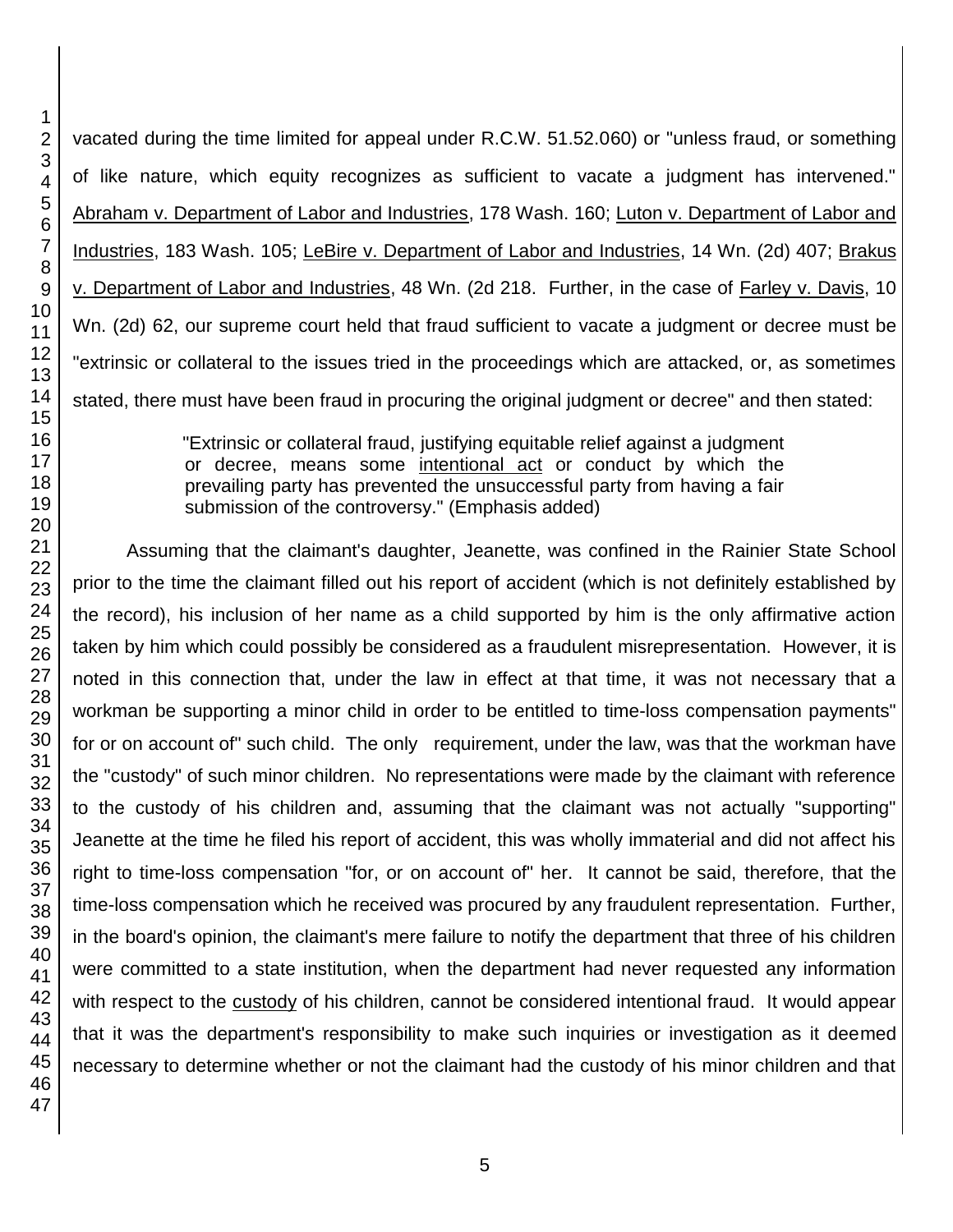there was no legal obligation on the part of the claimant to volunteer such information, at least in the absence of any showing that he knew that his right to compensation would be affected thereby.

The board concludes, therefore, that that portion of the supervisor's order of July 25, 1956, providing for a deduction from the claimant's pension reserve of the sum of \$865.30 and proportionate reduction of monthly pension payments should be reversed and that said order should in all other respects be sustained.

### **FINDINGS OF FACT**

In view of the foregoing and after reviewing the entire record herein, the board finds as follows:

- 1. The claimant, Jacob Masseth, sustained an industrial injury on January 30, 1953, while in the employ of Matheny & Bacon at Spokane, Washington. His claim based on that injury was allowed and the claimant was paid time- loss compensation for the period from February 3, 1953, to July 22, 1955, on the basis of an injured workman with a wife and five minor children, pursuant to written orders of the department, from which no appeal was taken and which were not modified or vacated within the time limited for appeal.
- 2. The claimant's claim was originally closed on August 24, 1955, with time-loss compensation as paid to July 22, 1955, and permanent partial disability awards of 10% of the amputation value of the left arm so near the shoulder that an artificial arm cannot be worn, 25% of the amputation value of the left leg below the knee and 20% of the maximum allowable for unspecified disabilities. Following an appeal from that order to this board, the board issued an order on May 31, 1956, remanding the claim to the department with direction to classify the claimant as totally, permanently disabled and place him on the pension rolls, effective the date time-loss compensation was last terminated.
- 3. On July 25, 1956, the department entered an order placing the claimant on the pension rolls as of July 23, 1955. Said order further recited that three of the claimant's children (Jeanette, Julia and Jeanne) were inmates of the Rainier State School, that the claimant was not entitled to compensation "on their account," that there had been an overpayment "on account of these children" in the sum of \$865.30 and directing that this amount, as well as the sum of \$2,443.00 previously paid as a permanent partial disability award be deducted from the claimant's pension reserve and that his monthly pension payments be reduced accordingly. The claimant filed a notice of appeal from that order with this board on September 6, 1956, and the appeal was granted by a board order, dated September 20, 1956.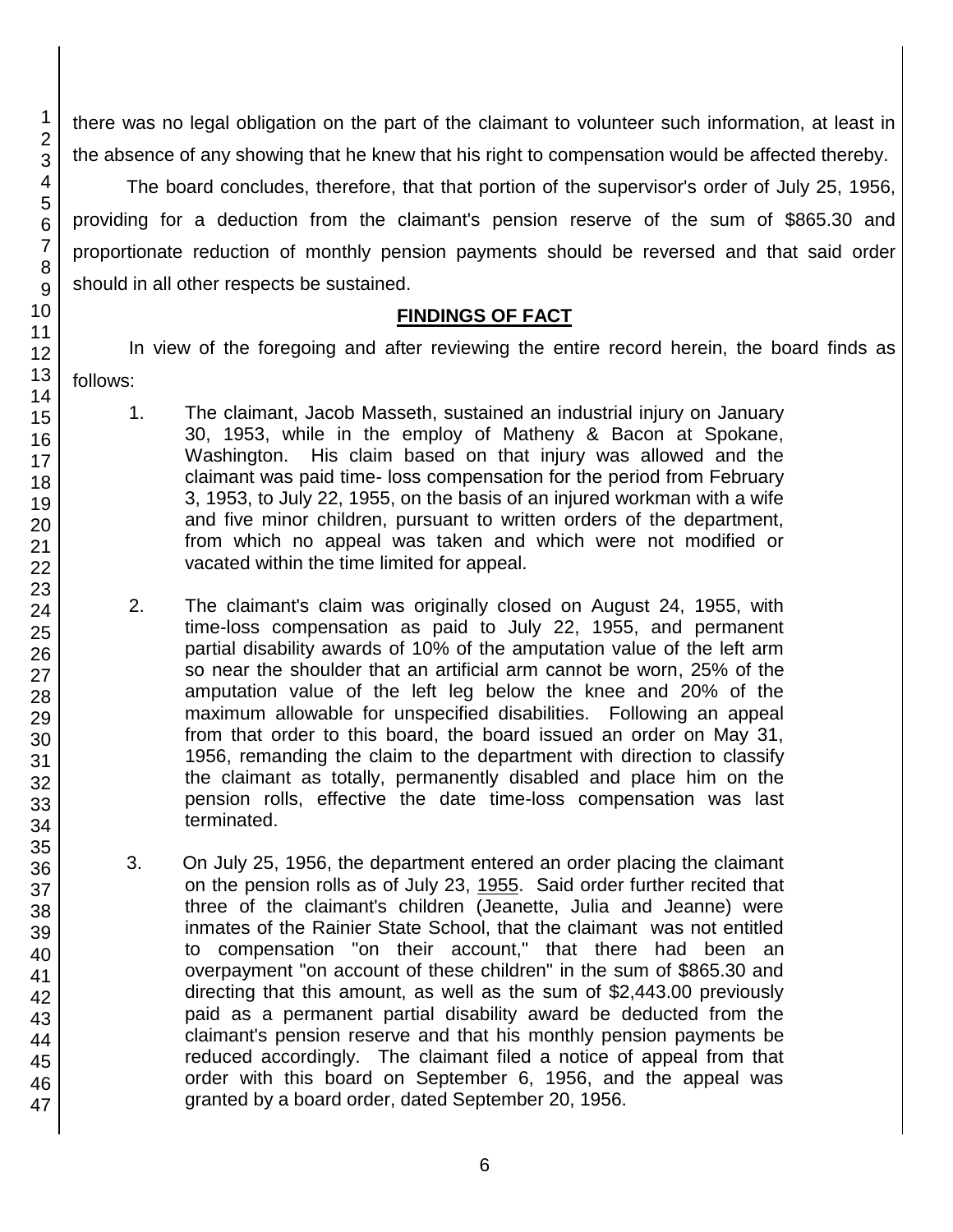- 4. Three of the claimant's minor children, (Jeanette, Julia and Jeanne) were found to be mentally deficient and ordered committed to the Rainier State School by order of the superior court for King County, Washington, dated February 23, 1949. Julia and Jeanne were not actually admitted to the school until on or about March 10, 1953, and Jeanette was admitted sometime prior to that date, the exact date not being disclosed by the record. From and after their admittance to the school and at the time of the issuance of the department's order of July 25, 1956, these three minor children of the claimant were under the charge, management and control of the superintendent of the Rainier State School.
- 5. The claimant listed the names of five minor children, including Jeanette, Julia and Jeanne, as being dependent on him for support in filling out his report of accident on January 31, 1953.
- 6. The claimant was never requested by the department to furnish any information concerning the custody of his minor children.

## **CONCLUSIONS OF LAW**

Based on the foregoing findings of fact, the board concludes:

- 1. The board has jurisdiction of the parties and subject matter of this appeal.
- 2. The claimant did not have the custody of the minor children, Jeanette, Julia and Jeanne from and after March 10, 1953, within the meaning of R.C.W. 51.32.010 and the superintendent of the Rainier State School has had the lawful custody of said children at all times since said date.
- 3. The claimant is not entitled to pension payments on account of the three children above-named as long as they are in the custody of the Superintendent of the Rainier State School.
- 4. The claimant did not obtain payment of time-loss compensation, or any part thereof, prior to July 22, 1956, by intentional fraud or misrepresentation of any material fact.
- 5. It is res judicata by virtue of the series of orders pursuant to which the claimant's time-loss compensation prior to July 22, 1956, was paid, that the claimant was entitled to such compensation as was paid.
- 6. The department had no authority under the law to deduct the alleged overpayment of time-loss compensation in the sum of \$865.30 from the claimant's pension reserve and reduce his pension payments accordingly.